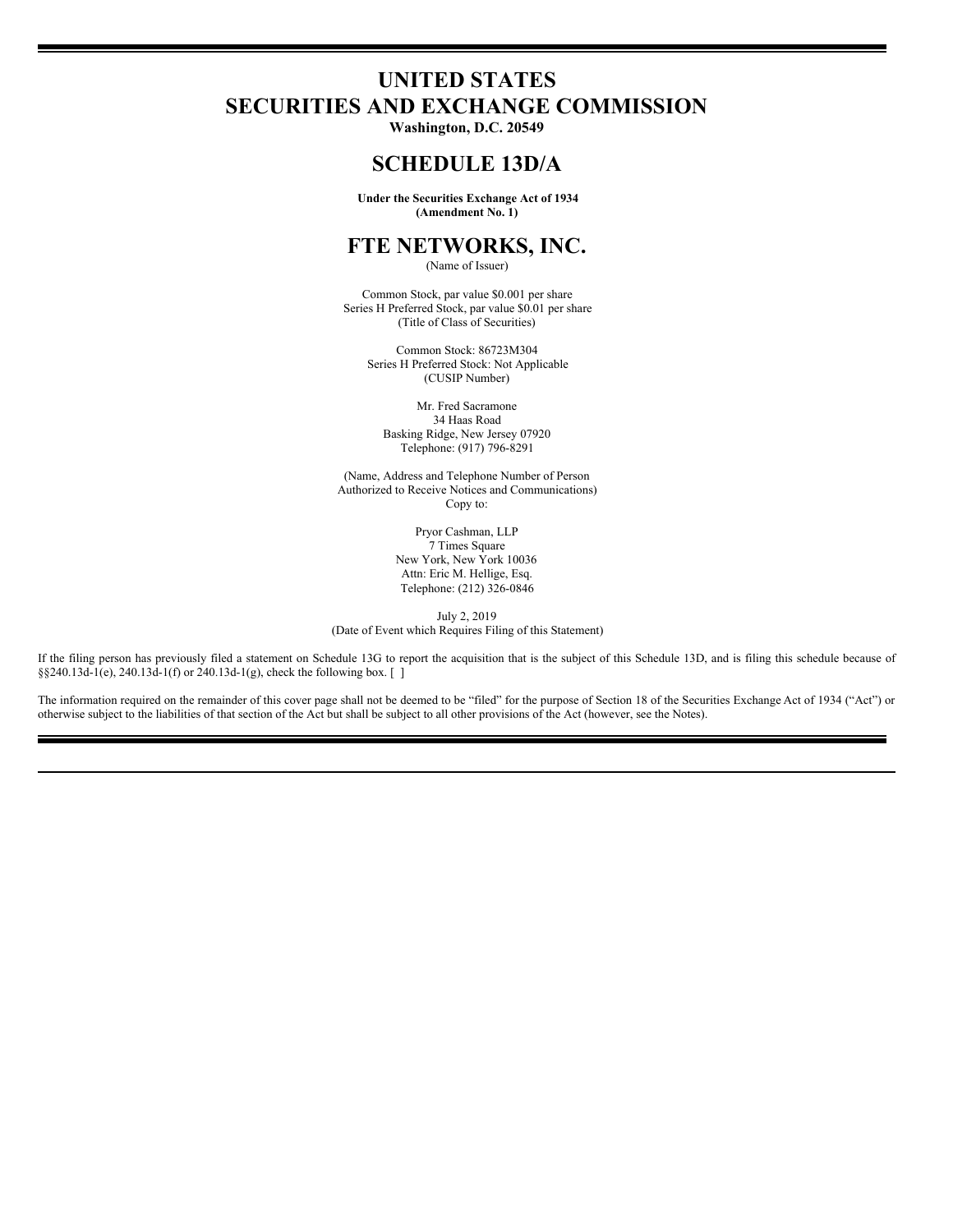| 1.                               | Names of Reporting Persons.<br>I.R.S. Identification Nos. of above persons (entities only).<br>Fred Sacramone                                                             |                |                                                                                                                                                                                                                                                                                        |
|----------------------------------|---------------------------------------------------------------------------------------------------------------------------------------------------------------------------|----------------|----------------------------------------------------------------------------------------------------------------------------------------------------------------------------------------------------------------------------------------------------------------------------------------|
| 2.                               | Check the Appropriate Box if a Member of a Group (See Instructions) N/A<br>$(a) \lceil \; \rceil$<br>$(b)$ [ ]                                                            |                |                                                                                                                                                                                                                                                                                        |
| 3.                               | SEC Use Only                                                                                                                                                              |                |                                                                                                                                                                                                                                                                                        |
| 4.                               | Source of Funds (See Instructions)<br>$\overline{O}$                                                                                                                      |                |                                                                                                                                                                                                                                                                                        |
| 5.                               | Check if Disclosure of Legal Proceedings Is Required Pursuant to Items $2(d)$ or $2(e)$<br>$\lceil$ $\rceil$                                                              |                |                                                                                                                                                                                                                                                                                        |
| 6.                               | Citizenship or Place of Organization:<br><b>United States of America</b>                                                                                                  |                |                                                                                                                                                                                                                                                                                        |
| Number of<br><b>Shares</b>       |                                                                                                                                                                           | 7.             | Sole Voting Power:<br>713,026 shares of Common Stock owned directly and beneficially by Mr. Sacramone.<br>33 shares of Series H Preferred Stock owned directly and beneficially by Mr. Sacramone, which represents 33% of the outstanding shares of Series H<br>Preferred Stock. $(1)$ |
| Beneficially<br>Owned by         |                                                                                                                                                                           | 8.             | Shared Voting Power:<br>$\Omega$                                                                                                                                                                                                                                                       |
| Each<br>Reporting<br>Person With |                                                                                                                                                                           | $\overline{Q}$ | Sole Dispositive Power:<br>713,026 shares of Common Stock owned directly and beneficially by Mr. Sacramone.<br>33 shares of Series H Preferred Stock owned directly and beneficially by Mr. Sacramone. <sup>(1)</sup>                                                                  |
|                                  |                                                                                                                                                                           | 10.            | Shared Dispositive Power:<br>$\Omega$                                                                                                                                                                                                                                                  |
| 11.                              | Aggregate Amount Beneficially Owned by Each Reporting Person:<br>713,026 shares of Common Stock.<br>33 shares of Series H Preferred Stock. (1)                            |                |                                                                                                                                                                                                                                                                                        |
| 12.                              | Check if the Aggregate Amount in Row (11) Excludes Certain Shares (See Instructions)<br>$\lceil$ $\rceil$                                                                 |                |                                                                                                                                                                                                                                                                                        |
| 13.                              | Percent of Class Represented by Amount in Row (11):<br>3.49% of the outstanding shares of Common Stock.<br>33% of the outstanding shares of Series H Preferred Stock. (1) |                |                                                                                                                                                                                                                                                                                        |
| 14.                              | Type of Reporting Person (See Instructions)<br>IN                                                                                                                         |                |                                                                                                                                                                                                                                                                                        |

#### **\* Percentage calculated based on 20,455,262 shares of Common Stock outstanding as of July 2, 2019**.

(1) The Series H Preferred Stock entitles the holders, voting separately as a class, to vote 51% of the total number of votes cast by all classes of the Issuer's capital stock. The Series H Preferred Stock is perpetual, but is not convertible into Common Stock or redeemable and is not entitled to any distribution.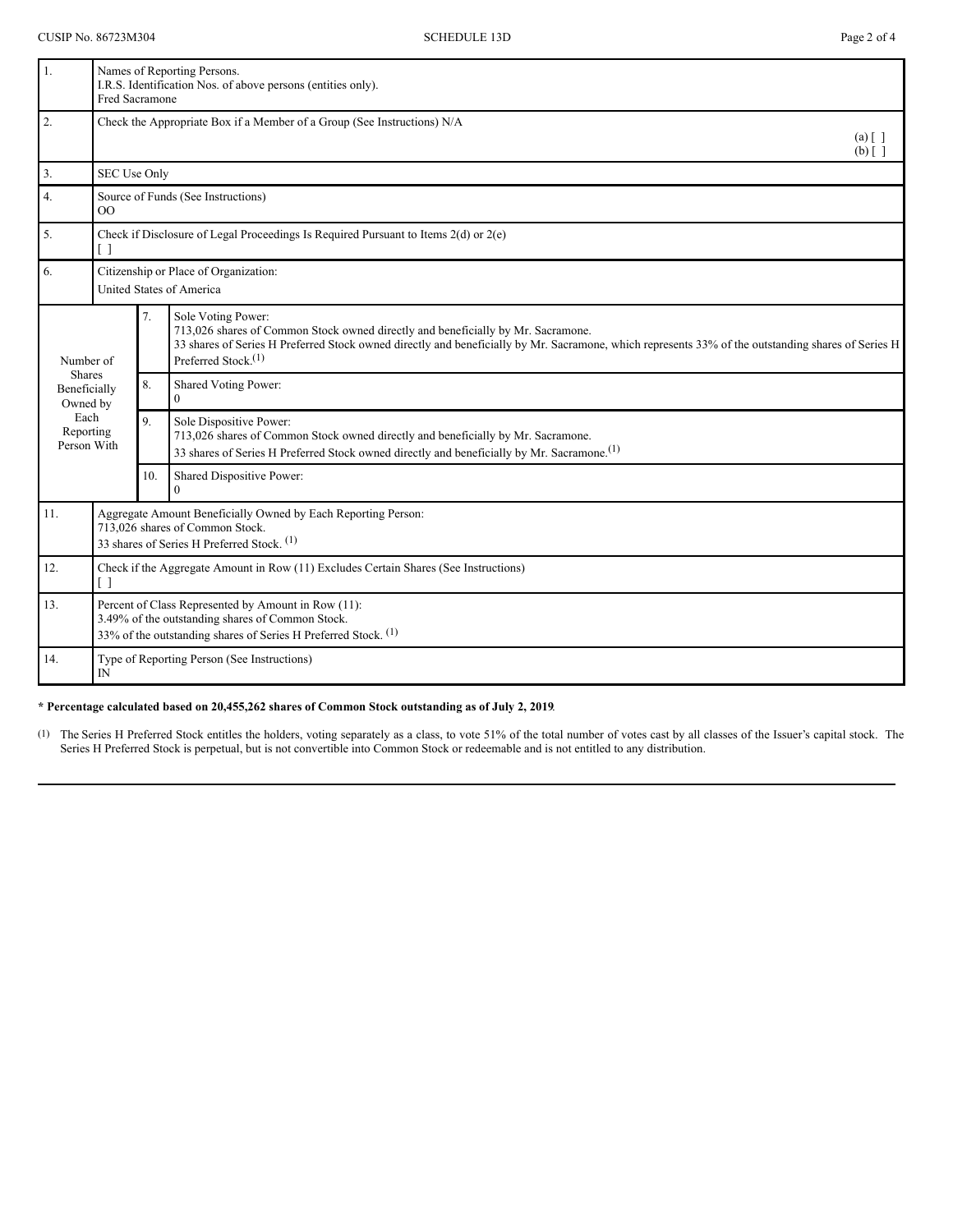#### **Item 1 of this Schedule 13D is amended to add the following:**

This statement relates to the Common Stock, par value \$0.001 per share (the "Common Stock") and the Series H Preferred Stock, par value \$0.01 per share (the "Series H Preferred Stock"), of FTE Networks, Inc., a Nevada corporation ("FTE" or the "Issuer"). The Issuer's principal executive offices are located 237 West 35<sup>th</sup> Street, Suite 806, 10001.

#### **Item 3 of this Schedule 13D is amended to add the following:**

On July 2, 2019, the Issuer entered into an Agreement to Exchange Series A and Series A-1 Convertible Preferred Stock for Series H Preferred Stock (the "Exchange Agreement"), with the Reporting Person. The Exchange Agreement provided for the exchange by the Reporting Person of 650 shares of the Issuer's Series A Preferred Stock, par value \$0.01 (the "Series A Preferred Stock") and 99 shares of the Issuer's Series A-1 Convertible Preferred Stock, par value \$0.01 (the "Series A-1 Preferred Stock") for 33 shares of Series H Preferred Stock.

The Reporting Person acquired the Series A Preferred Stock and Series A-1 Preferred Stock on July 2, 2019 as partial consideration for restructuring certain of the Reporting Person's promissory notes pursuant to the Issuer's debt restructuring, as further described in the Current Report on Form 8-K filed by the Issuer on June 14, 2019 and the Current Report on Form 8-K to be filed by the Issuer on or about July 8, 2019.

The foregoing description of the Exchange Agreement is not complete and is qualified in its entirely by reference to the full text of such agreement which is referenced as Exhibit 1 to this Statement.

#### **Item 4 of this Schedule 13D is amended to add the following:**

The shares of the Issuer's Series H Preferred Stock acquired by the Reporting Person were acquired pursuant to the Exchange Agreement referred to in Item 3 hereto. The purpose of the transaction is described in Item 3 hereto. The information set forth in Item 3 is hereby incorporated in this Item 4 by reference.

The Reporting Person does not have any plans or proposals which relate to, or could result in, any of the matters referred to in paragraphs (a) through (j) of Item 4 of Schedule 13D. The Reporting Person may, at any time and from time to time, review or reconsider its position and/or change his purpose and/or formulate plans or proposals with respect thereto.

#### **Item 5 of this Schedule 13D is amended to add the following:**

The information set forth in Item 3 and Item 4 is hereby incorporated by reference into this Item 5. The Reporting Person is the beneficial owner of an aggregate of 33 shares of Series H Preferred Stock, which shares represent 33% of the outstanding shares of Series H Preferred Stock of the Issuer. The Reporting Person has the sole power to vote and to dispose of all of such shares.

#### **Item 7. Material to be Filed as Exhibits**

| Exhibit |                                                                                                                                                                     |
|---------|---------------------------------------------------------------------------------------------------------------------------------------------------------------------|
|         | Description                                                                                                                                                         |
|         |                                                                                                                                                                     |
|         | Agreement to Exchange Series A and Series A-1 Convertible Preferred Stock for Series H Preferred Stock, dated as of July 2, 2019, by and between the Issuer and the |
|         |                                                                                                                                                                     |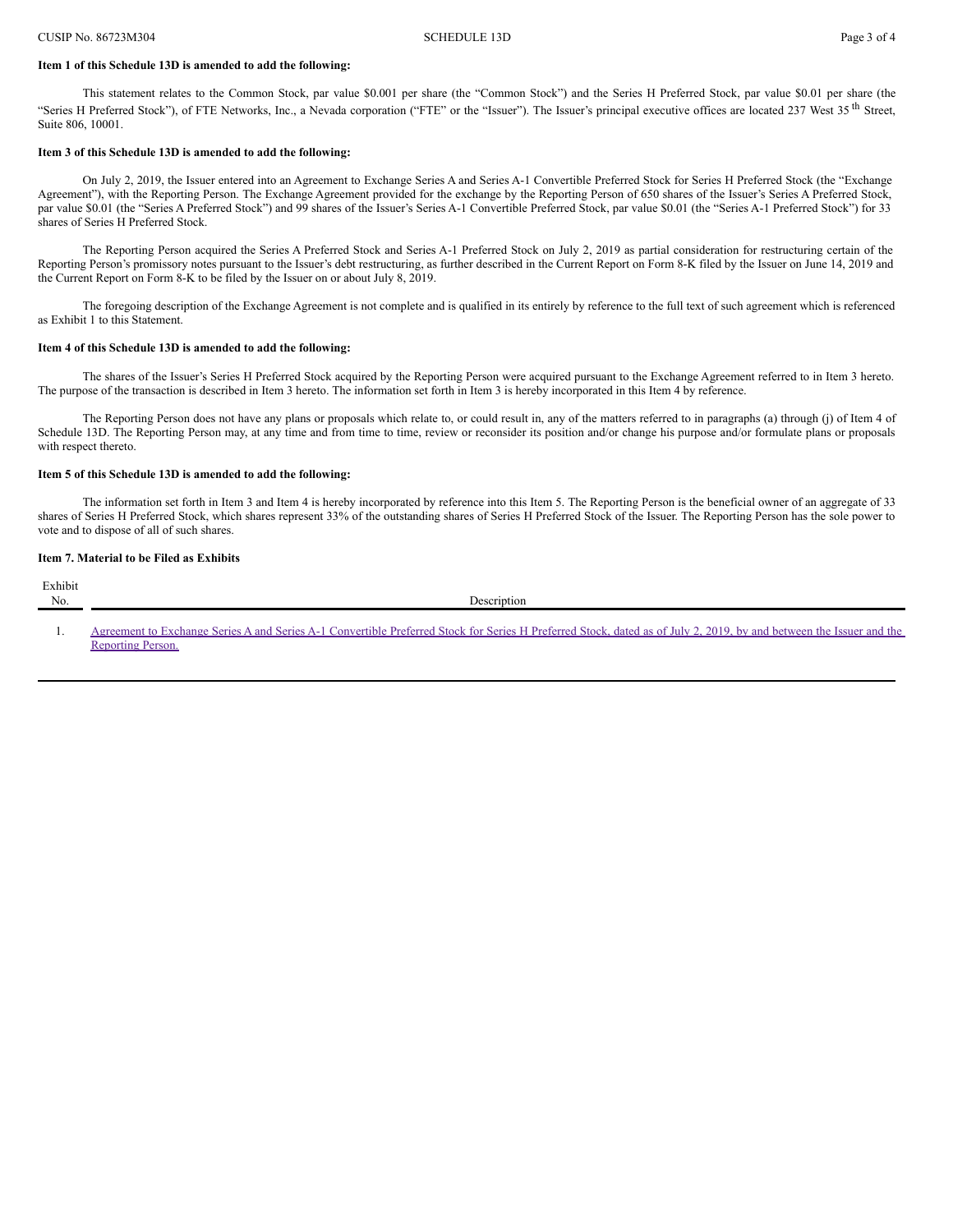SIGNATURE

After reasonable inquiry and to the best of our knowledge and belief, we certify that the information set forth in this statement is true, complete and correct.

Date: July 5, 2019

*/s/ Fred Sacramone*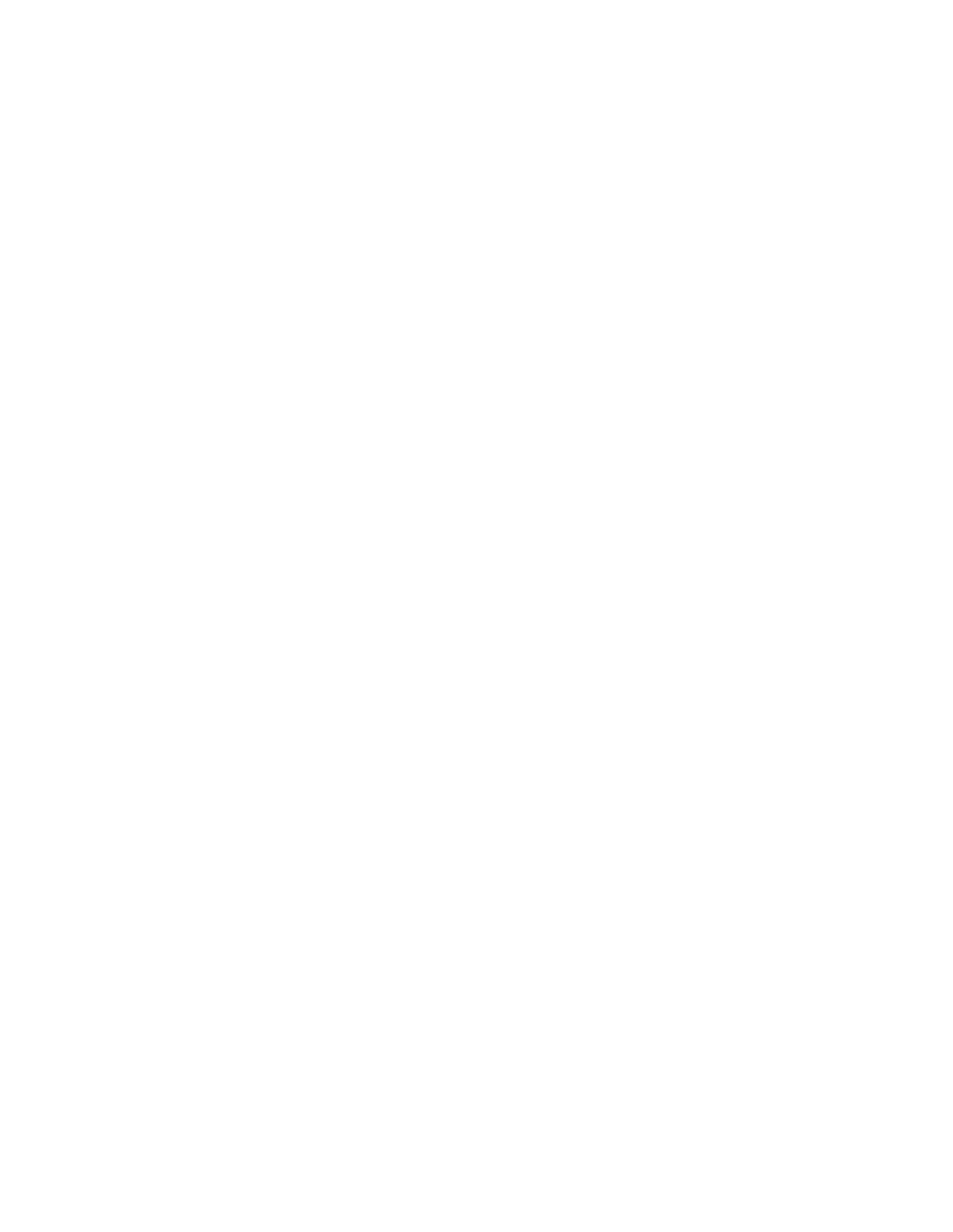#### **AGREEMENT TO EXCHANGE SERIES A AND A-1 CONVERTIBLE PREFERRED STOCK FOR SERIES H PREFERRED STOCK**

**THIS AGREEMENT** (this "**Agreement**"), effective as of 3:02 p.m., July 2, 2019 (the "**Effective Time**"), by and between Fred Sacramone ("**Holder**"), and FTE Networks, Inc., a Nevada corporation (the "**Company**").

#### **RECITALS**

**WHEREAS**, Holder owns Six Hundred Fifty (650) shares of Series A Convertible Preferred Stock, par value \$0.01 per share of the Company and Ninety-Nine (99) shares of Series A-1 Convertible Preferred Stock, par value \$0.01 per share of the Company (collectively, the "**Series A Preferred Stock**"); and

**WHEREAS**, Holder is willing to exchange the Series A Preferred Stock for Thirty Three (33) shares of the Company's Series H Preferred Stock, par value \$0.01 per share (the "**Series H Preferred Stock**"), and the Company is willing to exchange Holder's Series A Preferred Stock for Thirty Three (33) shares of Series H Preferred Stock; and

**WHEREAS**, the Parties intend that the exchange of Series A Preferred Stock for Series H Preferred Stock contemplated by this Agreement shall qualify as a transaction in securities exempt from registration or qualification under section 4(a)(2) of the Securities Act of 1933, as amended, as in effect on the date of this Agreement (the "**Securities Act**"); and

**WHEREAS**, the Parties intend that the transaction contemplated by this Agreement shall constitute a tax free transaction pursuant to the Internal Revenue Code of 1986, as amended.

#### **AGREEMENT**

**NOW**, **THEREFORE**, in consideration of the promises, covenants and agreements contained herein and intending to be legally bound, the parties agree as follows:

1. **Exchange**. Each of the Company and Holder agrees that, on the date hereof, Holder shall transfer and assign to the Company Six Hundred Fifty (650) shares of Series A Convertible Preferred Stock of the Company and Ninety Nine (99) shares of Series A-1 Convertible Preferred Stock of the Company and the Company shall issue to Holder in exchange therefore Thirty Three (33) shares of Series H Preferred Stock. The exchange of the Series A Preferred Stock for the Series H Preferred Stock will be made in reliance upon the exemption from registration provided by Section 4(a)(2) of the Securities Act.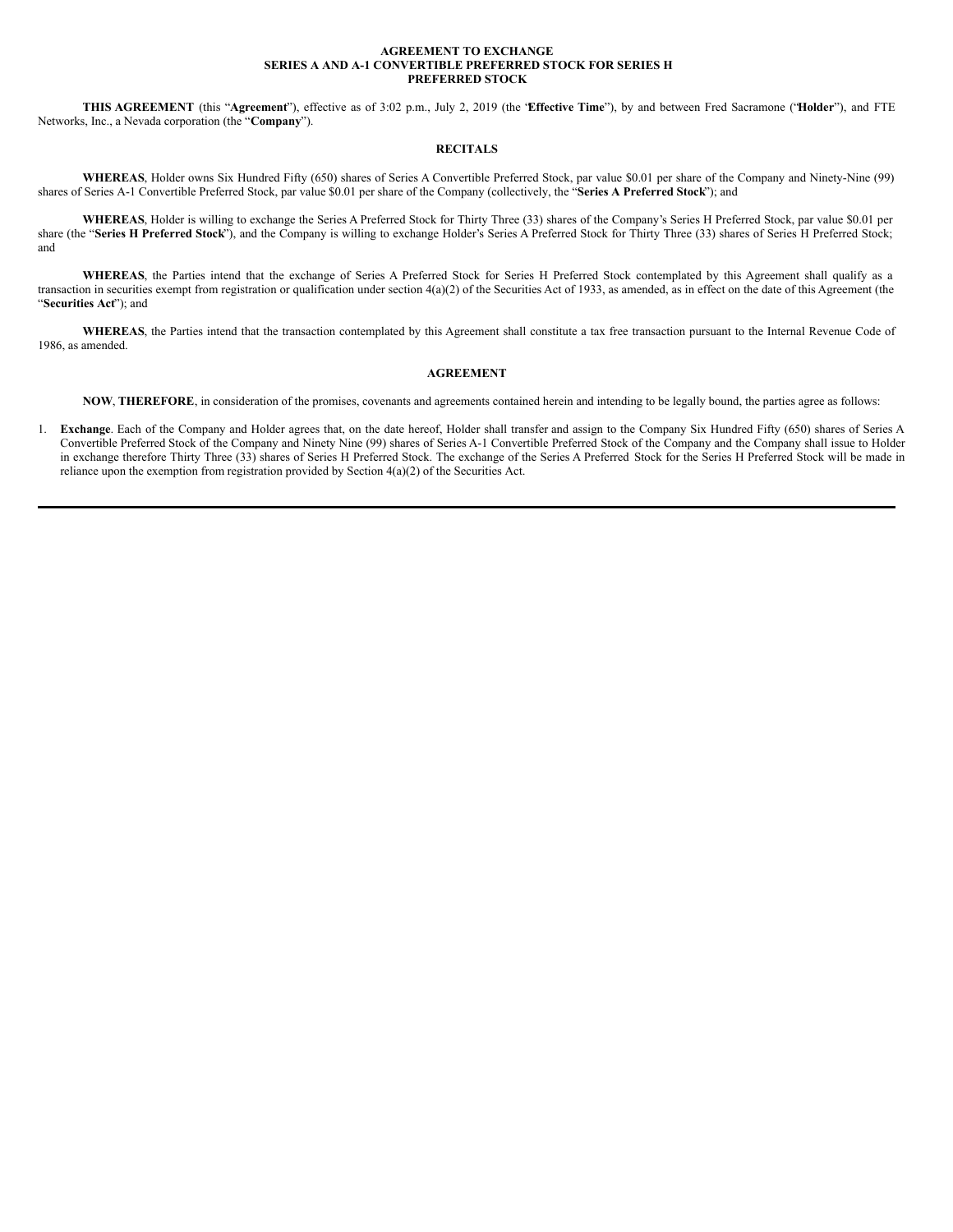#### 2. **Representations and Warranties of Holder**. Holder hereby represents and warrants to the Company that, as of the date of this Agreement:

- 2.1. Holder has all requisite legal capacity to execute, deliver and perform this Agreement and consummate the transactions contemplated hereby. This Agreement constitutes a legal, valid and binding obligation of Holder and is enforceable according to its terms, subject as to enforceability to general principles of equity and to bankruptcy, insolvency, moratorium, and other similar laws affecting the enforcement of creditors' rights generally.
- 2.2. Holder's execution, delivery and performance of this Agreement do not contravene, conflict with, result in a breach of or constitute a default under any agreement to which Holder is a party.
- 2.3. Holder has title to the Series A Preferred Stock free and clear of all encumbrances (other than federal and state securities laws). Holder has full right to assign, transfer, convey, and deliver the Series A Preferred Stock to Company as contemplated by this Agreement.
- 3. **Representations and Warranties of Company**. Company hereby represents and warrants to Holder that, as of the date of this Agreement:
	- 3.1. The Company is a corporation duly organized, validly existing and in good standing under the laws of the State of Nevada and has all requisite corporate power and authority to carry on its business as now conducted and as proposed to be conducted. The Company is duly qualified to transact business and is in good standing in each jurisdiction in which the failure to so qualify would have a material adverse effect on the business or properties of the Company and its subsidiaries taken as a whole.
	- 3.2. This Agreement and the transactions contemplated hereby have been duly and validly authorized by the Company. This Agreement has been duly executed and delivered by the Company and is a valid and binding agreement of the Company enforceable in accordance with its terms, subject as to enforceability to general principles of equity and to bankruptcy, insolvency, moratorium, and other similar laws affecting the enforcement of creditors' rights generally.
	- 3.3. The execution and delivery of this Agreement by the Company, and the consummation by the Company of the other transactions contemplated by this Agreement do not and will not conflict with or result in a breach by the Company of any of the terms or provisions of, or constitute a default under (i) the articles of incorporation or bylaws of the Company, (ii) any indenture, mortgage, deed of trust, or other material agreement or instrument to which the Company is a party or by which it or any of its properties or assets are bound, (iii) any existing applicable law, rule, or regulation or any applicable decree, judgment, or (iv) any order of any court, United States federal or state regulatory body, administrative agency, or other governmental body having jurisdiction over the Company or any of its properties or assets, except such conflict, breach or default which would not have a material adverse effect on the transactions contemplated herein. The Company is not in violation of any material laws, governmental orders, rules, regulations or ordinances to which its property, real, personal, mixed, tangible or intangible, or its businesses related to such properties, are subject.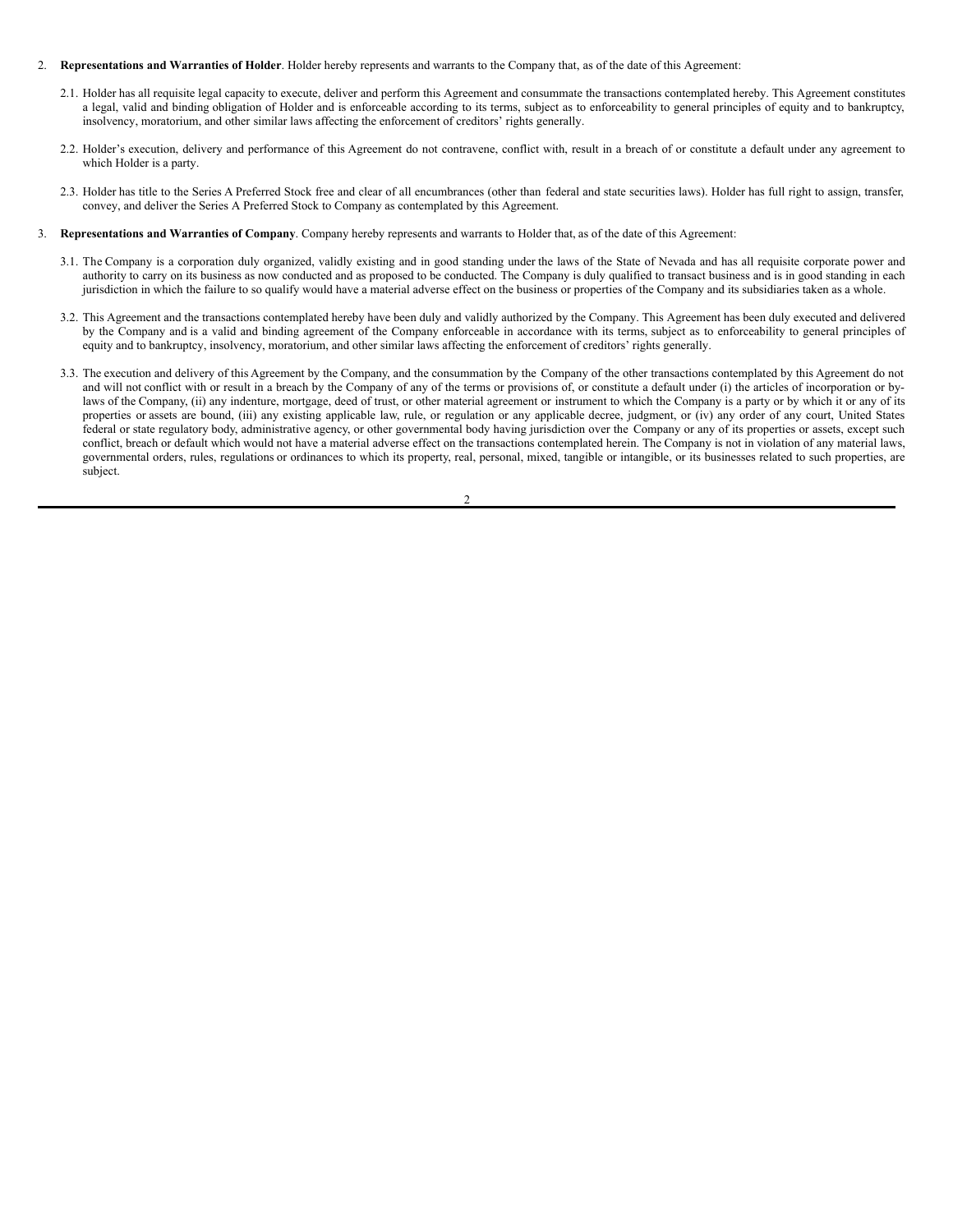- <span id="page-7-0"></span>3.4. No authorization, approval or consent of any court, governmental body, regulatory agency, self-regulatory organization, or stock exchange or market is required to be obtained by the Company for the exchange of the Series A Preferred Stock for the Series H Preferred Stock as contemplated by this Agreement, except such authorizations, approvals and consents that have been obtained. The Series H Preferred Stock, when issued, sold and delivered in accordance with the terms hereof for the consideration expressed herein, will be validly issued, and, based in part upon the representations of Holder in this Agreement, will be issued in compliance with all applicable U.S. federal and state securities laws.
- 3.5. The Series H Preferred Stock have been properly and validly issued and are fully paid and non-assessable.

3.6. Without the prior written consent of Holder, the Company will not authorize or issue any shares of Series H Preferred Stock to any person or entity other than Holder.

- 4. **The Investment Intent**. Holder (i) understands that the Series H Preferred Stock to be received hereunder have not been, and will not be, registered under the Securities Act or under any state securities laws, and are being offered and sold in reliance upon federal and state exemptions for transactions not involving any public offering, (ii) is acquiring the Series H Preferred Stock solely for his own account for investment purposes, and not with a view to the distribution thereof, (iii) is an "accredited investor" within the meaning of Rule 501 of Regulation D of the Securities Act and is a sophisticated investor with knowledge and experience in business and financial matters, (iv) has received certain information concerning the Company and has had the opportunity to obtain additional information as desired in order to evaluate the merits and the risks inherent in holding the Series H Preferred Stock, and (v) is able to bear the economic risk and lack of liquidity inherent in holding the Series H Preferred Stock. Transferor's address set forth in the signature page to this Agreement is his current address, and his state of residence is the same state included in such address.
- 5. **Entire Agreement; Counterparts**. This Agreement contains the entire agreement and understanding between the parties with respect to the subject matter hereof and supersedes all prior agreements and understandings, if any, relating to such subject matter. This Agreement may be executed by the parties in multiple counterparts which may be delivered by fax or email and shall be effective as of the Effective Time when each party shall have executed and delivered a counterpart hereof, whether or not the same counterpart is executed and delivered by each party. When so executed and delivered, each such counterpart shall be deemed an original and all such counterparts shall be deemed one and the same document.
- 6. **Governing Law**. This Agreement shall be governed by, and construed under, the laws of the State of Nevada, all rights and remedies being governed by said laws.
- 7. **No Third Party Beneficiaries**. This Agreement is not intended to confer any rights or remedies hereunder upon, and will not be enforceable by, any other person or entity, other than the parties to this Agreement.

*Signature Page Follows*

3